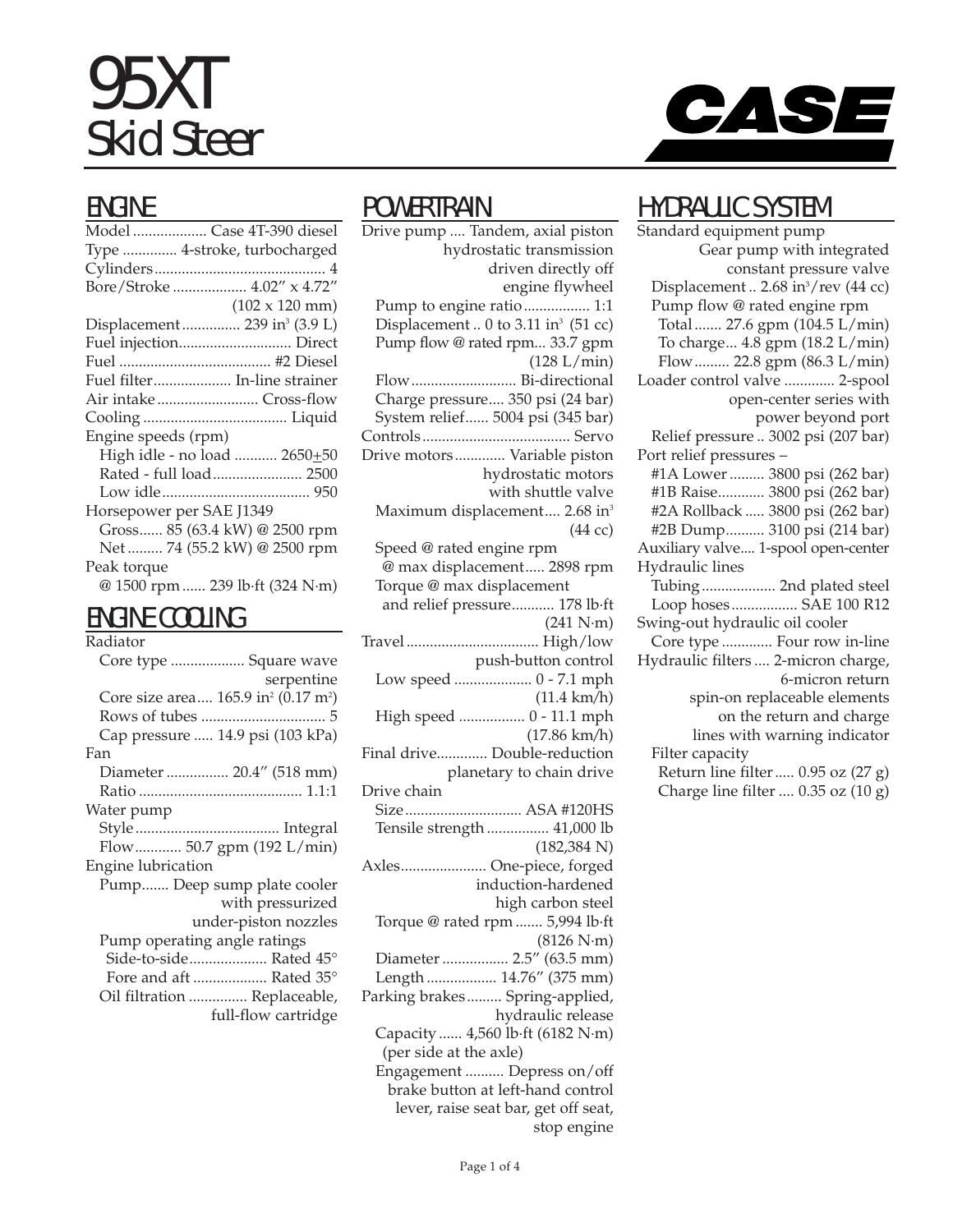## INSTRUMENTATION

Digital hourmeter Fuel level LED bar graph Warning lights Fuel level Voltage Engine coolant temperature Transmission charge pressure Engine oil pressure Air cleaner restriction Hydraulic filter restriction Engine oil pressure Parking brake Systems normal Seat belt reminder Warning alarms Engine coolant temperature Transmission charge pressure Engine oil pressure Hydraulic oil temperature Seat belt reminder

## ELECTRICAL SYSTEM

| Battery 12-volt low-maintenance |
|---------------------------------|
| 610 cold-cranking amps          |
| $@0°$ F (-18 C)                 |

# OPERATOR ENVIRONMENT

No-tool tilt ROPS/FOPS canopy w/side screens Vinyl seat Seat presence switch 2" (51 mm) retractable seat belt Restraint bar w/integral arm rests Two servo-assist, adjustable, hands-only control levers Hand and foot throttles Loader control lockout system Rear window w/escape provision Front and rear halogen floodlights Floor cleanout panel

## **CYLINDERS**

| Lift cylinder                  |
|--------------------------------|
| Bore diameter 2.5" (63.5 mm)   |
| Rod diameter  1.75" (44.4 mm)  |
| Stroke 49.02" (1.24 m)         |
| Closed length 60.75" (1.54 m)  |
| Bucket cylinder                |
| Bore diameter 2.75" (70 mm)    |
| Rod diameter  1.375" (34.9 mm) |
| Stroke  20.67" (525 mm)        |
| Closed length  31.5" (800 mm)  |
|                                |

# OPERATING WEIGHTS

Unit equipped with 15.5 x 16.5 Galaxy Hippo tires, 82" (2.08 m) dirt bucket, mechanical attachment coupler, full fuel ... 9,050 lb (4105 kg)

#### Add-on weights

| Side cab glass  +70 lb (32 kg)              |
|---------------------------------------------|
| Lexan <sup>®</sup> door  +70 lb (32 kg)     |
| Glass door w/wiper +77 lb (35 kg)           |
| Auxiliary high-flow                         |
| 3000 psi (207 bar)  +256 lb (116 kg)        |
| Hydrostatic +269 lb (122 kg)                |
|                                             |
| Suspension seat $+10$ lb $(4.5 \text{ kg})$ |
| Hydraulic attachment                        |
|                                             |
| Counterweight  +1,000 lb (454 kg)           |

## SERVICE CAPACITIES

| Fuel tank 20.2 gal (76 L)              |  |
|----------------------------------------|--|
| Engine oil w/filter  11 qt (10.4 L)    |  |
| Engine oil w/o filter 10 qt (9.5 L)    |  |
| Engine cooling system 17.5 qt (16.6 L) |  |
| Hydraulic system                       |  |
| Reservoir 6.9 gal (26.1 L)             |  |
| Total  17.5 gal (66.25 L)              |  |
| Chain tanks (per side) 8 qt (7.6 L)    |  |

# TIRE SELECTION

|                                                                                                                              |      |     |       |                          | Width |         | Max                                                                                                |
|------------------------------------------------------------------------------------------------------------------------------|------|-----|-------|--------------------------|-------|---------|----------------------------------------------------------------------------------------------------|
|                                                                                                                              |      | Ply | Tread | Tire                     | Over  | Tire    | Travel                                                                                             |
|                                                                                                                              | Size |     |       | Rating Depth Width Tires |       | Weight* | Speed                                                                                              |
|                                                                                                                              |      |     |       |                          |       |         |                                                                                                    |
|                                                                                                                              |      |     |       |                          |       |         | $(19 \text{ mm})$ $(333 \text{ mm})$ $(1.83 \text{ m})$ $(23.1 \text{ kg})$ $(17.9 \text{ km/h})$  |
|                                                                                                                              |      |     |       |                          |       |         |                                                                                                    |
|                                                                                                                              |      |     |       |                          |       |         | $(19 \text{ mm})$ $(312 \text{ mm})$ $(1.83 \text{ m})$ $(36.7 \text{ kg})$ $(17.9 \text{ km/h})$  |
|                                                                                                                              |      |     |       |                          |       |         |                                                                                                    |
|                                                                                                                              |      |     |       |                          |       |         | $(21 \text{ mm})$ $(325 \text{ mm})$ $(2.03 \text{ m})$ $(43.5 \text{ kg})$ $(17.9 \text{ km/h})$  |
|                                                                                                                              |      |     |       |                          |       |         |                                                                                                    |
|                                                                                                                              |      |     |       |                          |       |         | $(32 \text{ mm})$ $(259 \text{ mm})$ $(1.83 \text{ m})$ $(43.5 \text{ kg})$ $(18.0 \text{ km/h})$  |
|                                                                                                                              |      |     |       |                          |       |         |                                                                                                    |
|                                                                                                                              |      |     |       |                          |       |         | $(21 \text{ mm})$ $(312 \text{ mm})$ $(1.83 \text{ m})$ $(45.3 \text{ kg})$ $(17.9 \text{ km/h})$  |
|                                                                                                                              |      |     |       |                          |       |         |                                                                                                    |
|                                                                                                                              |      |     |       |                          |       |         | $(21 \text{ mm})$ $(424 \text{ mm})$ $(2.03 \text{ m})$ $(56.2 \text{ kg})$ $(17.9 \text{ km/h})$  |
|                                                                                                                              |      |     |       |                          |       |         |                                                                                                    |
|                                                                                                                              |      |     |       |                          |       |         | $(36 \text{ mm})$ $(373 \text{ mm})$ $(1.98 \text{ m})$ $(435.0 \text{ kg})$ $(18.9 \text{ km/h})$ |
| NOTE: *Tire weight does not include wheel weight. <sup>∞</sup> Equals grouser depth. <sup><i>©</i></sup> Equals track width. |      |     |       |                          |       |         |                                                                                                    |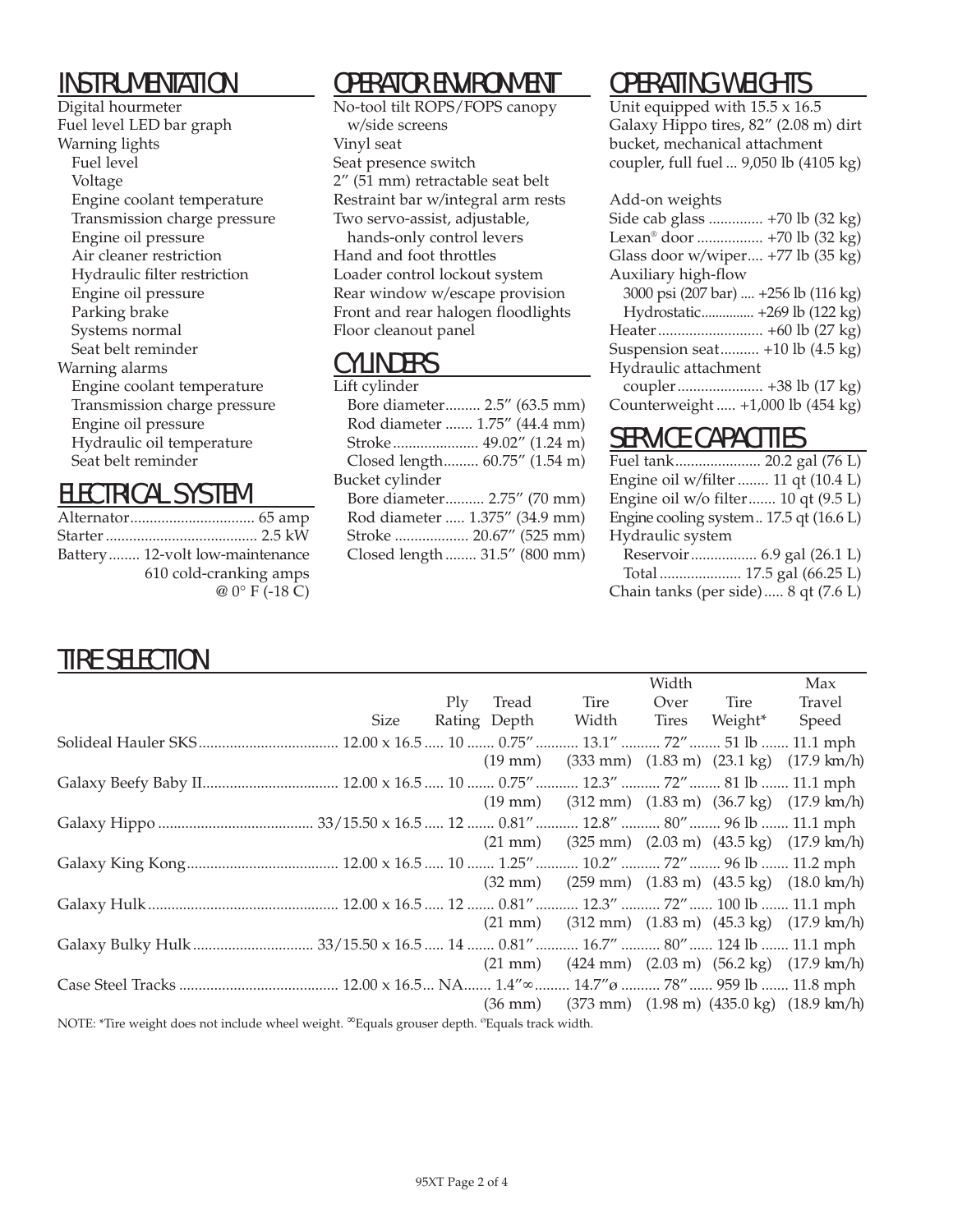

## **DIMENSIONS**

|    | A. Overall operating height                                      |  |
|----|------------------------------------------------------------------|--|
|    |                                                                  |  |
|    |                                                                  |  |
|    | Height to*                                                       |  |
| В. |                                                                  |  |
| C. |                                                                  |  |
| D. | Bottom of level bucket, loader arm fully raised  117.5" (2.98 m) |  |
|    | Overall length                                                   |  |
| Е. |                                                                  |  |
| F. |                                                                  |  |
| F. | w/light material bucket on ground  150.7" (3.83 m)               |  |
| G. | Dump angle at maximum height                                     |  |
|    |                                                                  |  |
|    |                                                                  |  |
|    | $H.$ Dump height – loader arm fully raised                       |  |
|    |                                                                  |  |
|    |                                                                  |  |
| J. | Reach - loader arm fully raised                                  |  |
|    |                                                                  |  |
|    |                                                                  |  |
|    | Maximum attachment rollback                                      |  |
| К. |                                                                  |  |
| L. |                                                                  |  |
|    |                                                                  |  |
|    | Ground clearance                                                 |  |
| Ο. |                                                                  |  |
| Р. |                                                                  |  |
| Р. |                                                                  |  |
|    |                                                                  |  |
|    | Clearance circle front                                           |  |
| R. |                                                                  |  |
| S. | w/73" (1.85 m) dirt bucket on ground  86.3" (2.19 m)             |  |
| S. | w/82" (2.08 m) dirt bucket on ground  88.4" (2.24 m)             |  |
| S. | w/82" (2.08 m) light material bucket on ground  93.7" (2.38 m)   |  |
| T. |                                                                  |  |
| V. |                                                                  |  |
|    | NOTE: *Equipped with 15.5 x 16.5 tires.                          |  |



## PERFORMANCE SPECS

Operating load ..... 3,150 lb (1429 kg) w/counterweight 3,650 lb (1656 kg) Tipping load.......... 6,300 lb (2858 kg)  $W$ /counterweight 7,300 lb (3311 kg) Breakout force Lift cylinder....................... 5,800 lbf (25 800 N) Bucket cylinder ................. 6,175 lbf (27 468 N) Dig depth w/bucket flat ............. 0.24" (6 mm) Cycle time Raise .............................. 4.1 seconds Lower ............................ 3.5 seconds Dump ............................ 2.3 seconds Rollback ........................ 1.7 seconds

NOTE: SAE rated lift capacities. Cycle time measured with rated load in bucket.

## OPTIONAL BUCKETS

|                           |                                           |                          | Heaped                |
|---------------------------|-------------------------------------------|--------------------------|-----------------------|
| <b>Type</b>               |                                           |                          | Width Weight Capacity |
|                           | inch (m) lb (kg) $ft^3$ (m <sup>3</sup> ) |                          |                       |
| Dirt 73 553 16.8          |                                           |                          |                       |
|                           |                                           | $(1.9)$ $(251)$ $(.48)$  |                       |
|                           |                                           | 82  593  19              |                       |
|                           |                                           | $(2.1)$ $(269)$ $(.54)$  |                       |
| HD Dirt  73 621 16.8      |                                           |                          |                       |
|                           | $(1.9)$ $(282)$ $(.48)$                   |                          |                       |
|                           | 82  676  19                               |                          |                       |
|                           |                                           | $(2.1)$ $(307)$ $(.54)$  |                       |
| Utility 73 628 22.4       |                                           |                          |                       |
|                           | $(1.9)$ $(285)$ $(0.63)$                  |                          |                       |
|                           |                                           | 82  674  25.3            |                       |
|                           |                                           | $(2.1)$ $(306)$ $(.72)$  |                       |
| HD Utility  73  696  22.4 |                                           |                          |                       |
|                           |                                           | $(1.9)$ $(316)$ $(0.63)$ |                       |
|                           |                                           | 82  758  25.3            |                       |
|                           |                                           | $(2.1)$ $(344)$ $(0.72)$ |                       |
| Light                     |                                           |                          |                       |
| Material 82 584 32.5      |                                           |                          |                       |
|                           |                                           | $(2.1)$ $(265)$ $(.92)$  |                       |